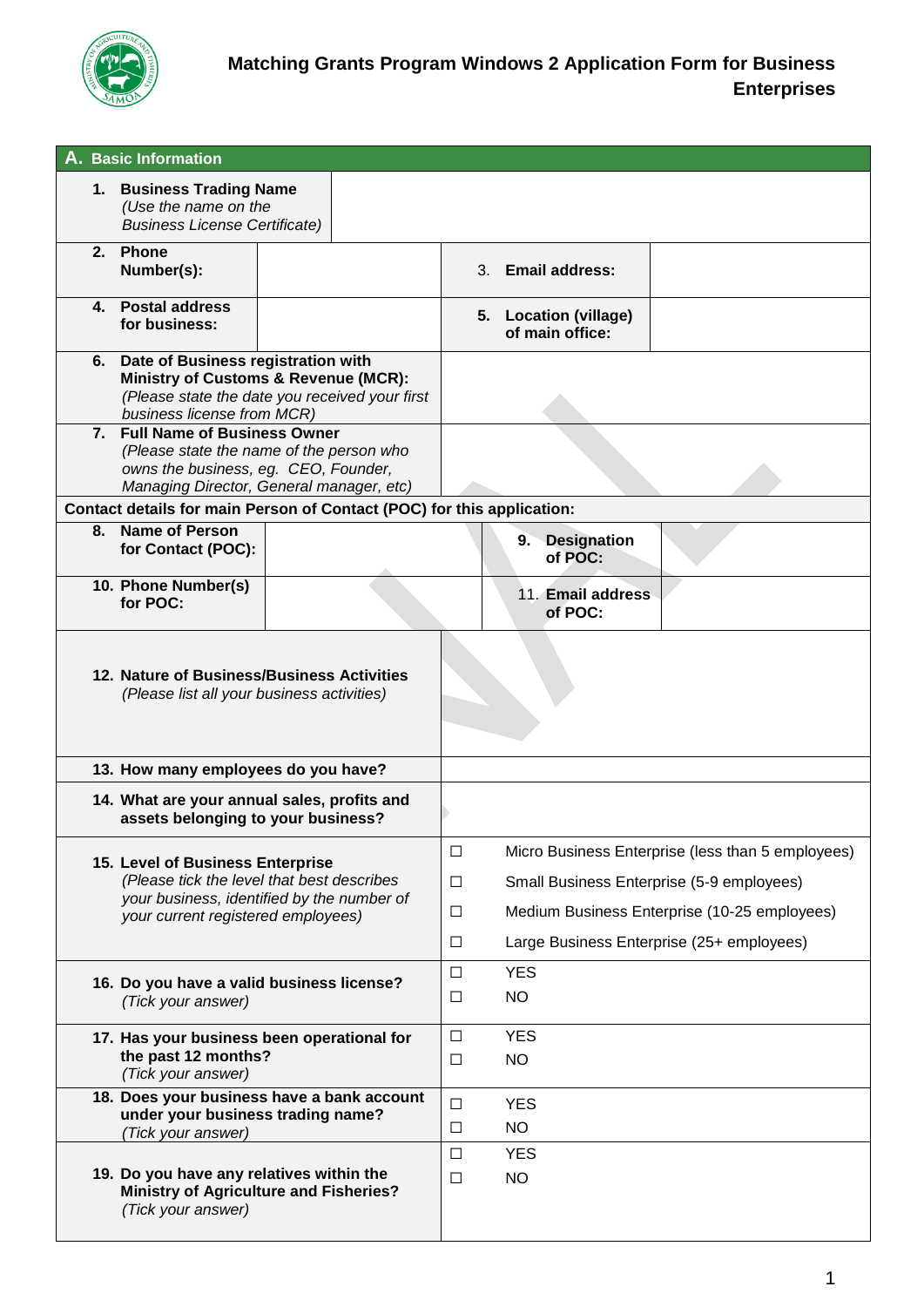

| 20. Please list the names of<br>your relatives working<br>within the Ministry of<br>(Only answer if you<br>question) | <b>Agriculture and Fisheries.</b><br>answered Yes to previous                          |                                                                                 |  |  |  |
|----------------------------------------------------------------------------------------------------------------------|----------------------------------------------------------------------------------------|---------------------------------------------------------------------------------|--|--|--|
|                                                                                                                      | 21. What is the current enterprise you wish to<br>$\Box$<br>seek support from SAFPROM? | Crops                                                                           |  |  |  |
| (Tick your answer)                                                                                                   | П                                                                                      | Livestock                                                                       |  |  |  |
|                                                                                                                      | П                                                                                      | <b>Fisheries</b>                                                                |  |  |  |
|                                                                                                                      |                                                                                        | Crops & Livestock related projects ONLY: My project's main outcome will be to:  |  |  |  |
| 22. Tick the                                                                                                         | $\Box$<br>To increase production                                                       |                                                                                 |  |  |  |
| expected                                                                                                             | To increase sales<br>П                                                                 |                                                                                 |  |  |  |
| outcomes(s)<br>from your                                                                                             | $\Box$                                                                                 | To improve efficiency, quality and enhanced food safety                         |  |  |  |
| proposed                                                                                                             | To improve access to identified domestic markets<br>□                                  |                                                                                 |  |  |  |
| project                                                                                                              | $\Box$                                                                                 | To improve access to identified international markets                           |  |  |  |
| (You can tick<br>1 or more                                                                                           | $\Box$                                                                                 | To strengthen linkages between farming households and other value-chain actors. |  |  |  |
| outcome                                                                                                              | □<br>new technologies and improved practices.                                          | To improve management and development of the above resources by adopting        |  |  |  |
| options)                                                                                                             |                                                                                        |                                                                                 |  |  |  |
|                                                                                                                      | $\Box$ Other: specify                                                                  |                                                                                 |  |  |  |
| 23. Tick the                                                                                                         | $\Box$ Machinery (e.g. grinder, etc)                                                   |                                                                                 |  |  |  |
| items that                                                                                                           |                                                                                        | $\Box$ Heavy duty vehicles (e.g. excavators, trucks, bobcat, etc.)              |  |  |  |
| best applies                                                                                                         | $\Box$ Technology                                                                      |                                                                                 |  |  |  |
| to your<br>proposed                                                                                                  | $\Box$ Tools and equipment                                                             |                                                                                 |  |  |  |
| project                                                                                                              |                                                                                        | $\Box$ New infrastructure or building structure                                 |  |  |  |
| (You can tick                                                                                                        | $\Box$ New Innovations                                                                 |                                                                                 |  |  |  |
| 1 or more                                                                                                            | $\Box$ Other: specify                                                                  |                                                                                 |  |  |  |
| options)                                                                                                             |                                                                                        |                                                                                 |  |  |  |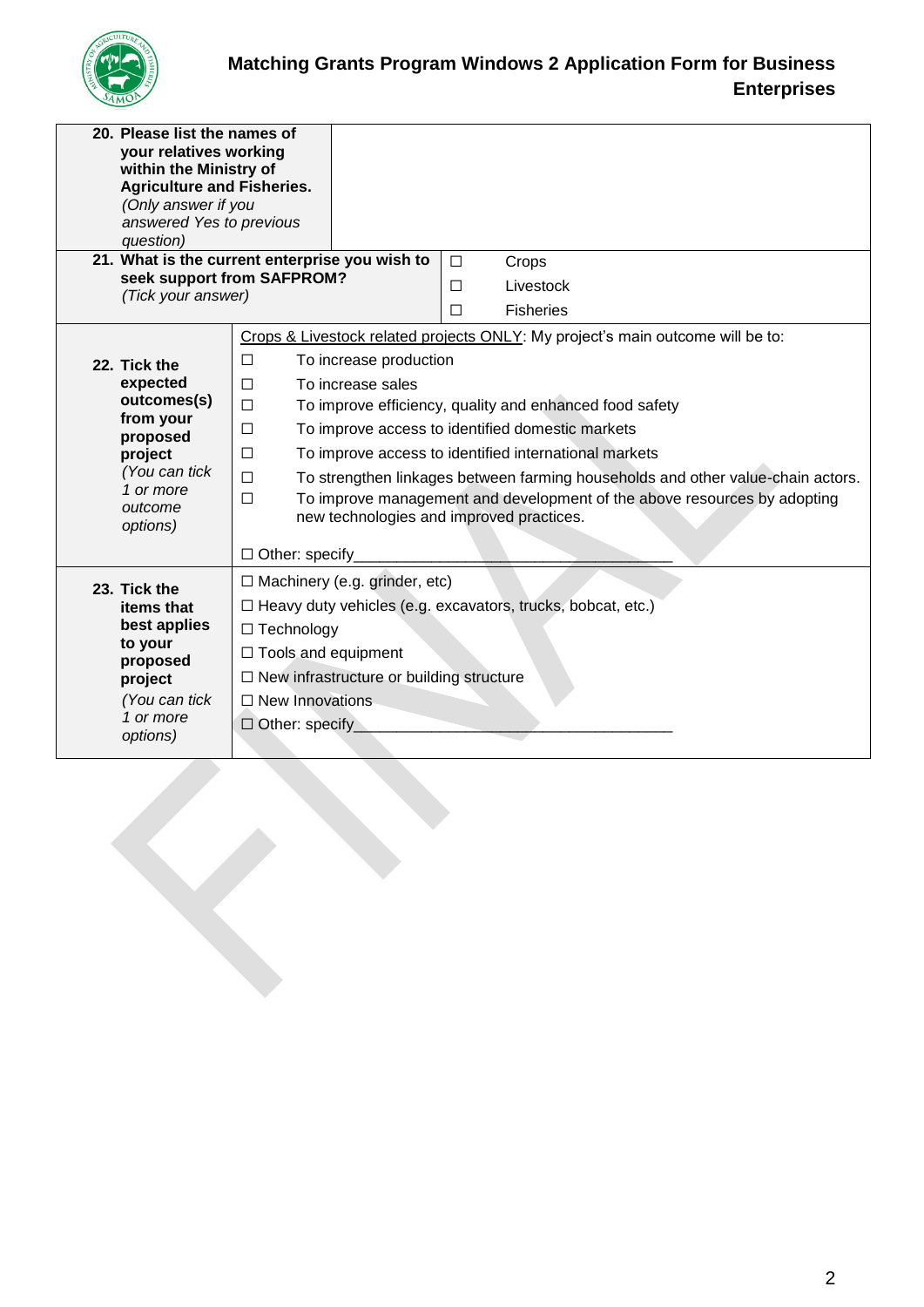

**B. Proposed project Information and Details**

**Please explain and describe your proposed project for which you are seeking funding**

**Explain how your proposed project aligns with your expected outcomes ticked from A.22**

**Explain how your current business demonstrates contractual arrangements or value chain linkages with subsistence, semi-subsistence, semi-commercial farmers or with community groups or producer associations?**

| <b>Estimated duration for your proposed</b> |  |  |
|---------------------------------------------|--|--|
| project:                                    |  |  |
|                                             |  |  |

*(How many months/years for the implementation of your proposed project – from start to finish?)*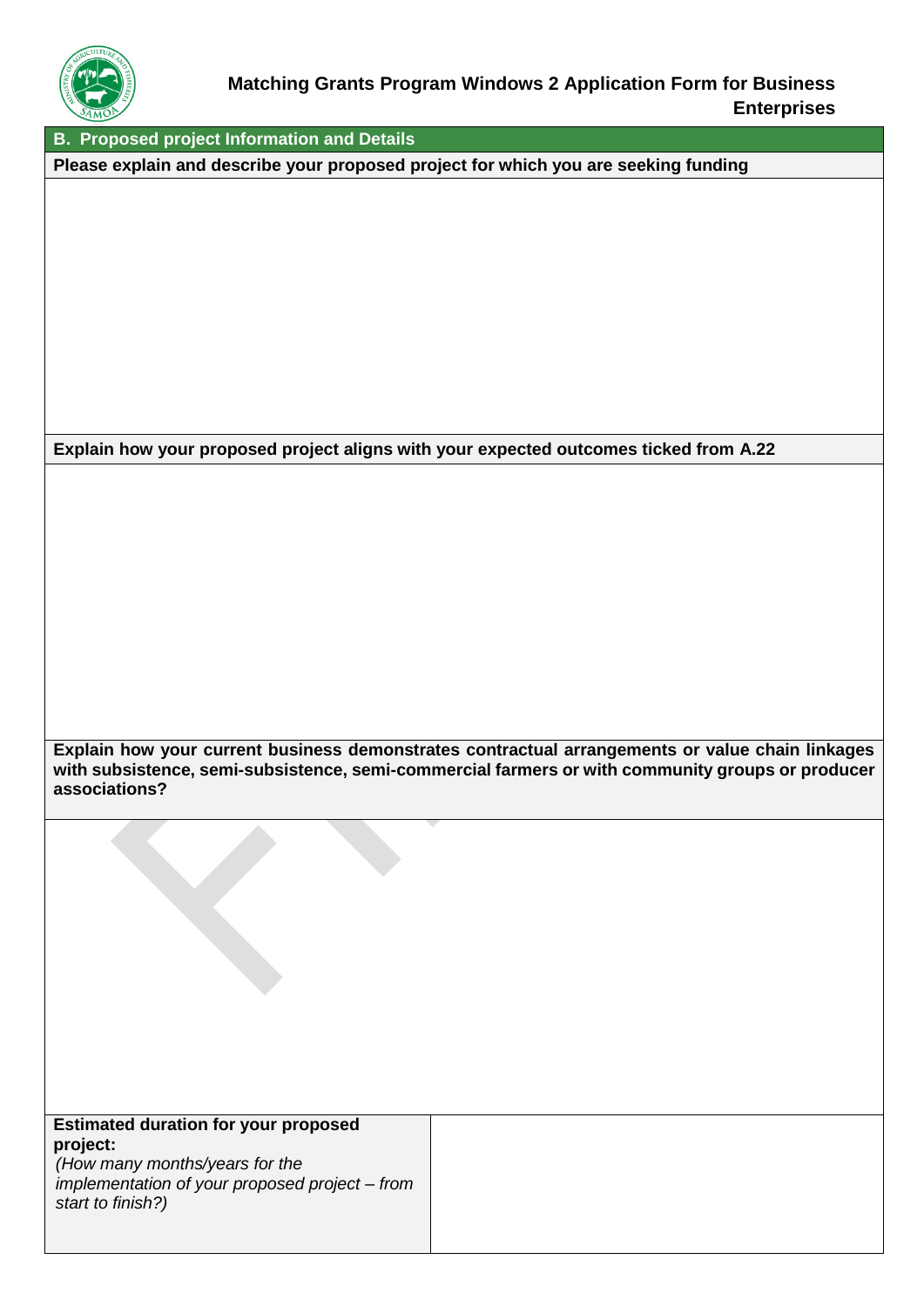

## **Matching Grants Program Windows 2 Application Form for Business Enterprises**

|                                                                                                                                                                                                                                                                                                                                                      |                                                                                                                       | <b>C. Financing/Cost Information</b>                                                                                                                                                               |                                             |  |
|------------------------------------------------------------------------------------------------------------------------------------------------------------------------------------------------------------------------------------------------------------------------------------------------------------------------------------------------------|-----------------------------------------------------------------------------------------------------------------------|----------------------------------------------------------------------------------------------------------------------------------------------------------------------------------------------------|---------------------------------------------|--|
|                                                                                                                                                                                                                                                                                                                                                      |                                                                                                                       | 1. Financing breakdown by income and expenditure                                                                                                                                                   |                                             |  |
|                                                                                                                                                                                                                                                                                                                                                      |                                                                                                                       | Use Form 1: Proposed budget breakdown to provide your financing breakdown on your<br>project income and expenditure<br>There is a sample budget attached to Form 1 you can use for reference.      |                                             |  |
|                                                                                                                                                                                                                                                                                                                                                      |                                                                                                                       | 2. Will you require a loan for your<br>proposed project?<br>(Note: the loan will be part of your<br>contribution to the project and won't<br>be paid by the SAFPROM project)<br>(Tick your answer) | <b>YES</b><br>$\Box$<br><b>NO</b><br>$\Box$ |  |
|                                                                                                                                                                                                                                                                                                                                                      |                                                                                                                       | 3. Estimated total budget cost for your<br>proposed project:<br>(Please provide an estimated budget for<br>your overall proposed project)                                                          |                                             |  |
|                                                                                                                                                                                                                                                                                                                                                      |                                                                                                                       | D. Supporting documents required to be submitted with this application form<br>Tick if document is attached                                                                                        |                                             |  |
| $\Box$                                                                                                                                                                                                                                                                                                                                               |                                                                                                                       | Scanned copy of Business License from MCR                                                                                                                                                          |                                             |  |
| $\Box$                                                                                                                                                                                                                                                                                                                                               |                                                                                                                       | Map indicating the location of the proposed project (if applicable)                                                                                                                                |                                             |  |
| $\Box$                                                                                                                                                                                                                                                                                                                                               | Estimated budget for your proposed project (Form 1: Proposed budget breakdown form)                                   |                                                                                                                                                                                                    |                                             |  |
| $\Box$                                                                                                                                                                                                                                                                                                                                               | ID for business owner (scanned copy)                                                                                  |                                                                                                                                                                                                    |                                             |  |
| $\Box$                                                                                                                                                                                                                                                                                                                                               | Audited Financial statements for the past 12 months or Financial statements for past 6-12 months for<br>your business |                                                                                                                                                                                                    |                                             |  |
| $\Box$                                                                                                                                                                                                                                                                                                                                               |                                                                                                                       | Baseline details for your business (Form 2: Baseline details form)                                                                                                                                 |                                             |  |
| $\Box$                                                                                                                                                                                                                                                                                                                                               |                                                                                                                       | Results of environmental and social risk screening (Form 3: Safeguard assessment form)                                                                                                             |                                             |  |
|                                                                                                                                                                                                                                                                                                                                                      |                                                                                                                       |                                                                                                                                                                                                    |                                             |  |
| I, the undersigned, certify that to the best of my knowledge and belief, that this application correctly<br>outlines the details of my business. I understand that any misstatement or misrepresentation<br>described herein may lead to the disqualification or dismissal of my application by the Ministry of<br><b>Agriculture and Fisheries.</b> |                                                                                                                       |                                                                                                                                                                                                    |                                             |  |
|                                                                                                                                                                                                                                                                                                                                                      |                                                                                                                       | <b>Signature of Business Owner:</b>                                                                                                                                                                |                                             |  |

Date of signature: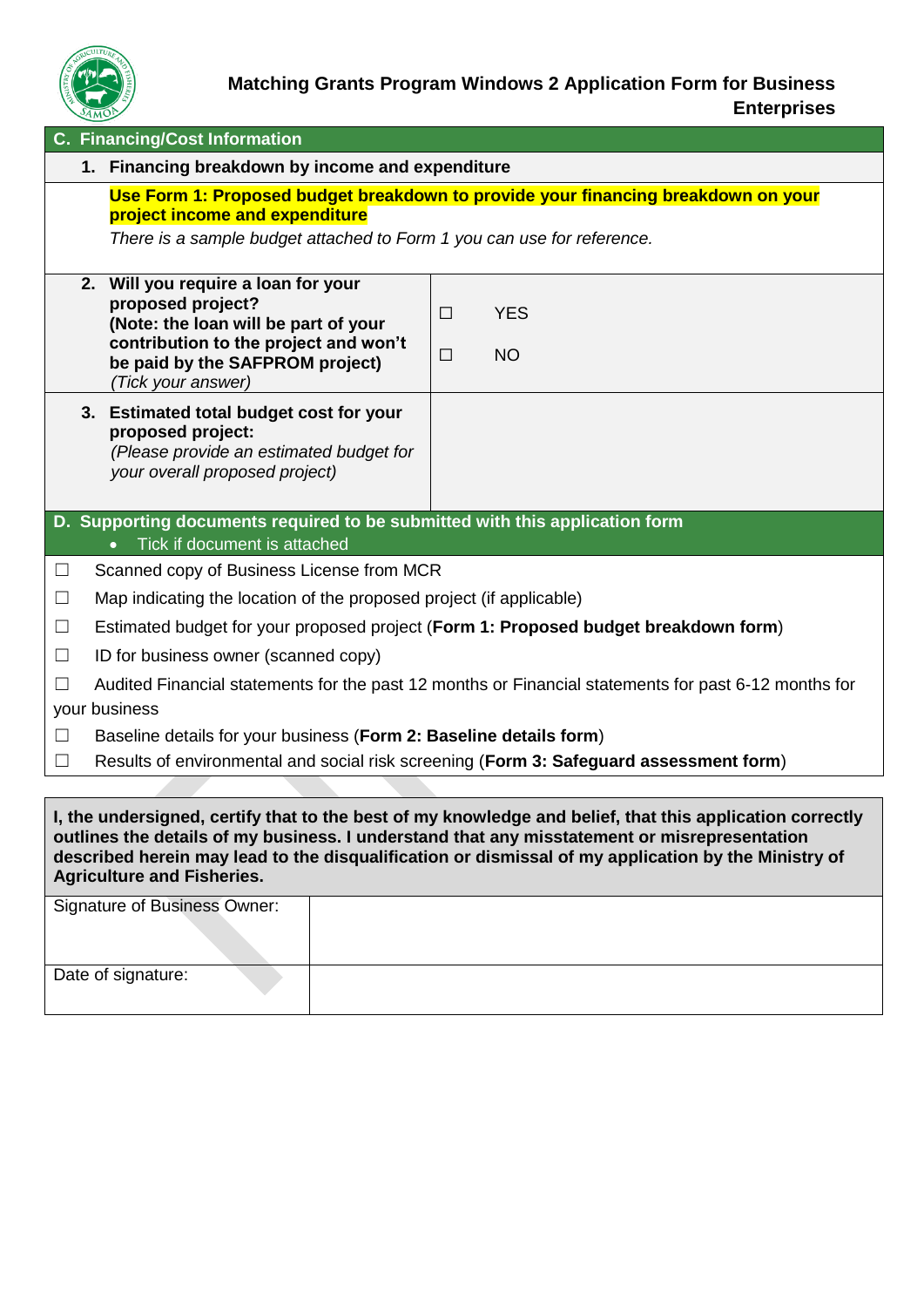

## **COPY for MAF office**

| <b>FOR APPLICANT TO FILL DURING SUBMISSION:</b>       |  |  |
|-------------------------------------------------------|--|--|
| <b>Signature of person submitting</b><br>application: |  |  |
| Name of person submitting<br>application:             |  |  |
| Date submitted to MAF office:                         |  |  |

| <b>OFFICE USE ONLY:</b>                |                                                   |
|----------------------------------------|---------------------------------------------------|
| Date received by Office:               |                                                   |
| <b>Name of Receiving Officer:</b>      |                                                   |
| <b>Position of Receiving Officer:</b>  |                                                   |
| <b>Signature of Receiving Officer:</b> |                                                   |
| Has applicant attached all             | <b>YES</b><br>П                                   |
| supporting documentation?              | <b>NO</b><br>П                                    |
| Location of application drop-off:      | <b>FOR UPOLU:</b>                                 |
| Please state the location of           | $\Box$<br><b>TATTE Building Level 1</b>           |
| application drop-off                   | <b>TATTE Building Level 4</b><br>$\Box$           |
|                                        | Nu'u office (Crops division)<br>⊔                 |
|                                        | Avele office (APHD division)<br>$\Box$            |
|                                        | Fisheries Main Office (Apia)<br>$\Box$            |
|                                        | <b>FOR SAVAII:</b>                                |
|                                        | Salelologa office<br>$\vert \ \ \vert$            |
|                                        | Asau office<br>П                                  |
|                                        | Nu'u office (Crops division)<br>$\vert \ \ \vert$ |
|                                        |                                                   |
|                                        |                                                   |
| <b>COMMENTS:</b>                       |                                                   |
|                                        |                                                   |
|                                        |                                                   |
|                                        |                                                   |